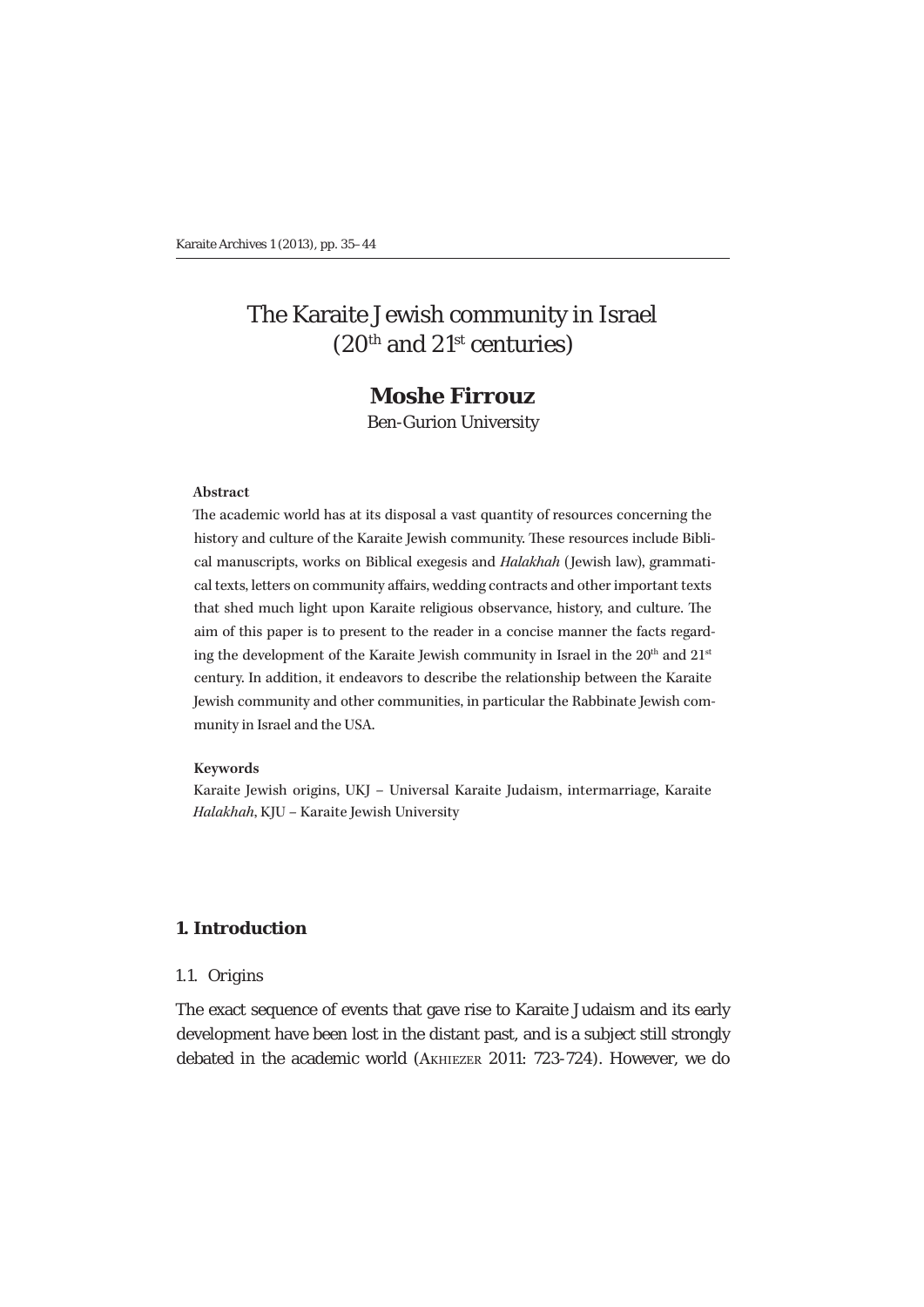know that there was a migration to the Land of Israel of famous Karaite Jewish<sup>1</sup> sages primarily from Persia and Babylon sometime in the 8<sup>th</sup> and 9<sup>th</sup> century. They proceeded to develop an important Karaite center in Jerusalem which lasted approximately 150 years until its final destruction, along with the city, at the hands of the First Crusade in 1099. After this tragic event, the Karaite center shifted to Byzantium (ANKORI 1957), which soon became a center of Karaite scholarship producing such major works as the 'Eshkol ha-Kofer' written by the great Karaite sage Judah Hadassi (LASKER 2008), in the middle of the  $12<sup>th</sup>$  century. Around the  $13<sup>th</sup>$  and  $14<sup>th</sup>$  centuries, the Karaite center moved further north to the Crimea and Lithuania. In general, throughout their entire history Karaites were regarded as being part of the wider Jewish community, whether in the Diaspora or in the Land of Israel. In locations throughout the Diaspora, Karaite and Rabbanite communities were found residing side-byside. Soon after the State of Israel gained independence, Karaite Jews came to Israel from Egypt, Syria, Iraq, and Europe, laying the foundations for Israel's current Karaite community.

### *1.2. Karaite Jewish immigration to the State of Israel*

The Karaite Jews made *aliyah* (immigration to the State of Israel) in three main waves:

- First wave: 1948-1949
- Second wave: 1954-1956
- Third wave: 1967-1970

These three waves became the backbone of the Karaite Jewish community in Israel that has continued to thrive to the present day.

### **2. Karaite Jewish communities: The present**

The Karaite Jewish world population is presently estimated at approximately 40,000 in Israel and another 10,000 remaining in the Diaspora. The Karaite

<sup>&</sup>lt;sup>1</sup> The famous sages were: Daniel Al-Qumisi, Salamon ben-Yeruham, Sahl ben Masliyah, Yefeth ben Eli.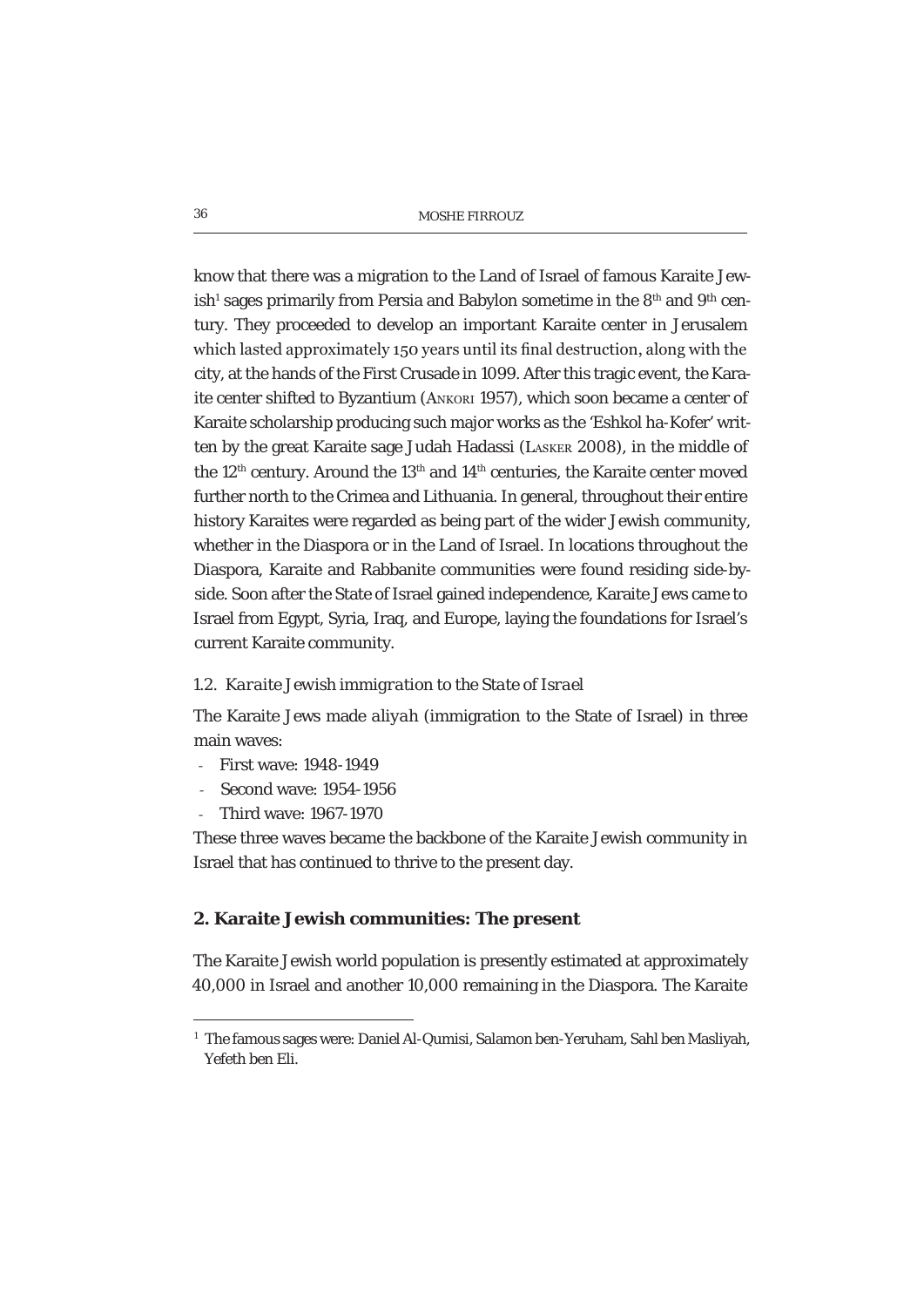Jewish population of Israel is predominantly made up of those (Karaite Jews) who came from Egypt (EL-Kopsi 2006: 326-330) and their descendants, the remainder being from Iraq (Hit, هيت) and Europe.

In Israel, there are twelve active communities (CICUREL 2005), with fourteen Karaite Jewish synagogues where prayers are held daily. The synagogue in Rishon Le-Zion is the most recent to be established. It was inaugurated on the  $21^{st}$  of September 2011 after more than five years of preparation that involved the raising of funds from the Karaite Jewish community in Israel and the USA.



Fig. 1: Karaite Jewish communities and synagogues in Israel and the West Bank<sup>2</sup>

<sup>2</sup> The map is based on sources in the First Hebrew Karaite Portal (Karaim.net).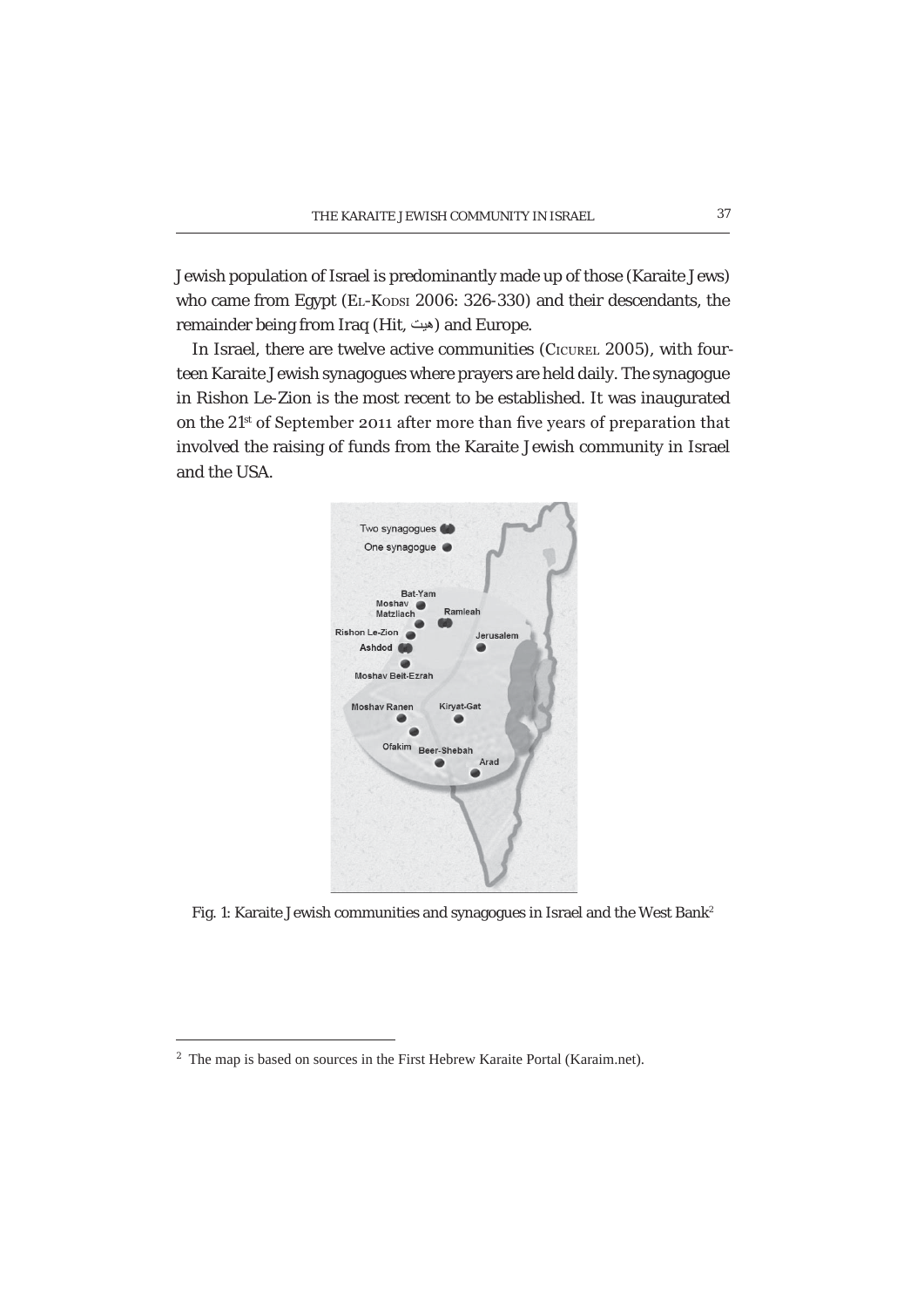

Fig. 2: The Religious Branch Source: http://www.karaite.org.il/association/mivne



Fig. 3: The Administrative Branch Source: http://www.karaite.org.il/association/mivne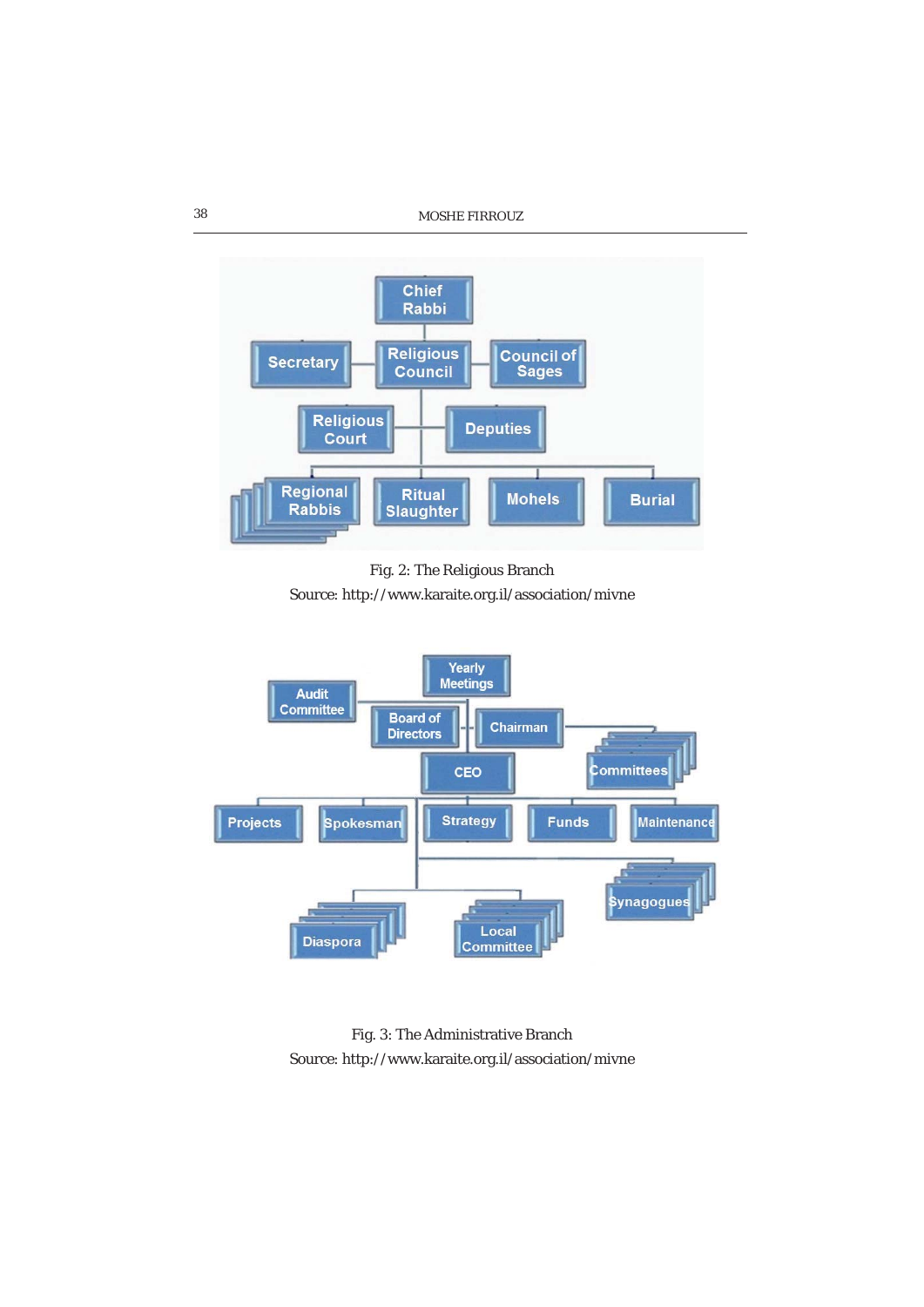# **3. General information**

The Karaite Jewish community in Israel is represented by a non-profit organization called היהדות הקראית העולמית or Universal Karaite Judaism (UKJ). The UKJ consists of two main branches, which are illustrated above in Figures 2 and 3. All activities are officially documented by the departments within each branch. The headquarters of the UKJ is located in Ramle where all formal meetings and activities take place.

# 4. Religious activities and certifications

The religious branch of the UKJ is responsible for the various religious bodies and religious activities of the community, for instance:

- Active Beth Din (Religious court)
- Monthly meetings of the Council of Sages
- Publishing of the yearly calendar for the community
- Morning and evening prayers in each of the communities' synagogues
- Torah lessons (more than 36 per week)
- Monthly education for the youth
- Religious lessons for Karaite Jewish soldiers
- First of the month prayer and meeting
- Lectures and meetings for the community
- Community meetings at the Anan Ben David synagogue in Jerusalem on Hag ha-Matzoth, Hag ha-Shavu'oth, and Hag ha-Sukkoth

In addition to the above, the religious branch has the duty and authority to grant religious certificates for the following:

- Scholar's (תלמידי חבמים) qualification
- Hazan's (cantor's) qualification
- Conversion courses (KJU)<sup>3</sup>
- Ritual slaughter's qualification

<sup>&</sup>lt;sup>3</sup> The only authorized organization by the UKJ for the teaching of Karaite Judaism is the Karaite Jewish University (KJU). For more information please visit: http://kjuonline.com/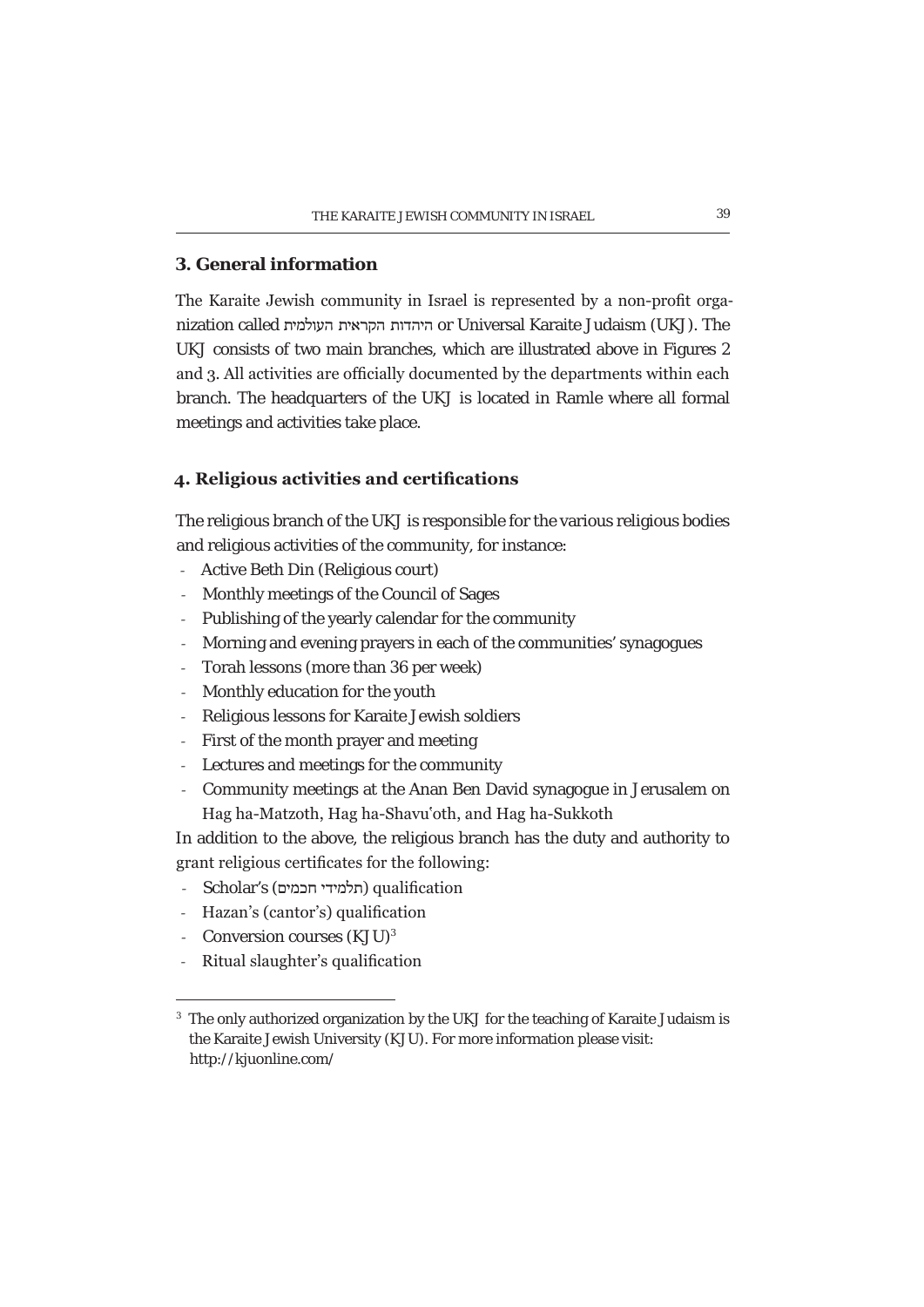- Bar Mitzvah ceremony<sup>4</sup>

The administrative branch is responsible for various cultural activities, such as:

- Community tours
- Senior citizen activities
- Lectures for the community
- Meetings with the community

In addition, activities which are related to the general running of the community include:

- The building of synagogues in Israel and their maintenance
- Charitable funds to help on Holy Days those families who are in financial need
- Providing financial help for brides from poor families.

### **5. General community issues**

As with any other community, the Karaite Jewish community has its own unique issues. These issues consist of:

- Intermarriage between Rabbanite Jews and Karaite Jews
- Status of women (wedding ceremony, Beth Din)
- Status of children
- Relationship between Rabbinic Jews and Karaite Jews in Israel.

These issues are discussed briefly below.

### *5.1. Intermarriage between Rabbanite and Karaite Jews*

This issue is a main concern to the community. The Karaite Jewish community was a "closed community"<sup>5</sup> until the mid-1990s, when the religious leaders "opened the gates" of the community under specific situations. Even prior to the "opening of the gates" there has been intermarriage between Rabbanite

<sup>4</sup> Although the Bar Mitzvah is not an original ceremony in the Karaite Jewish community, in Israel it has been adopted in order to increase the youth's involvement in Torah learning.

<sup>5</sup> I.e. Intermarriage between Rabbinic Jews and Karaite Jews was not allowed.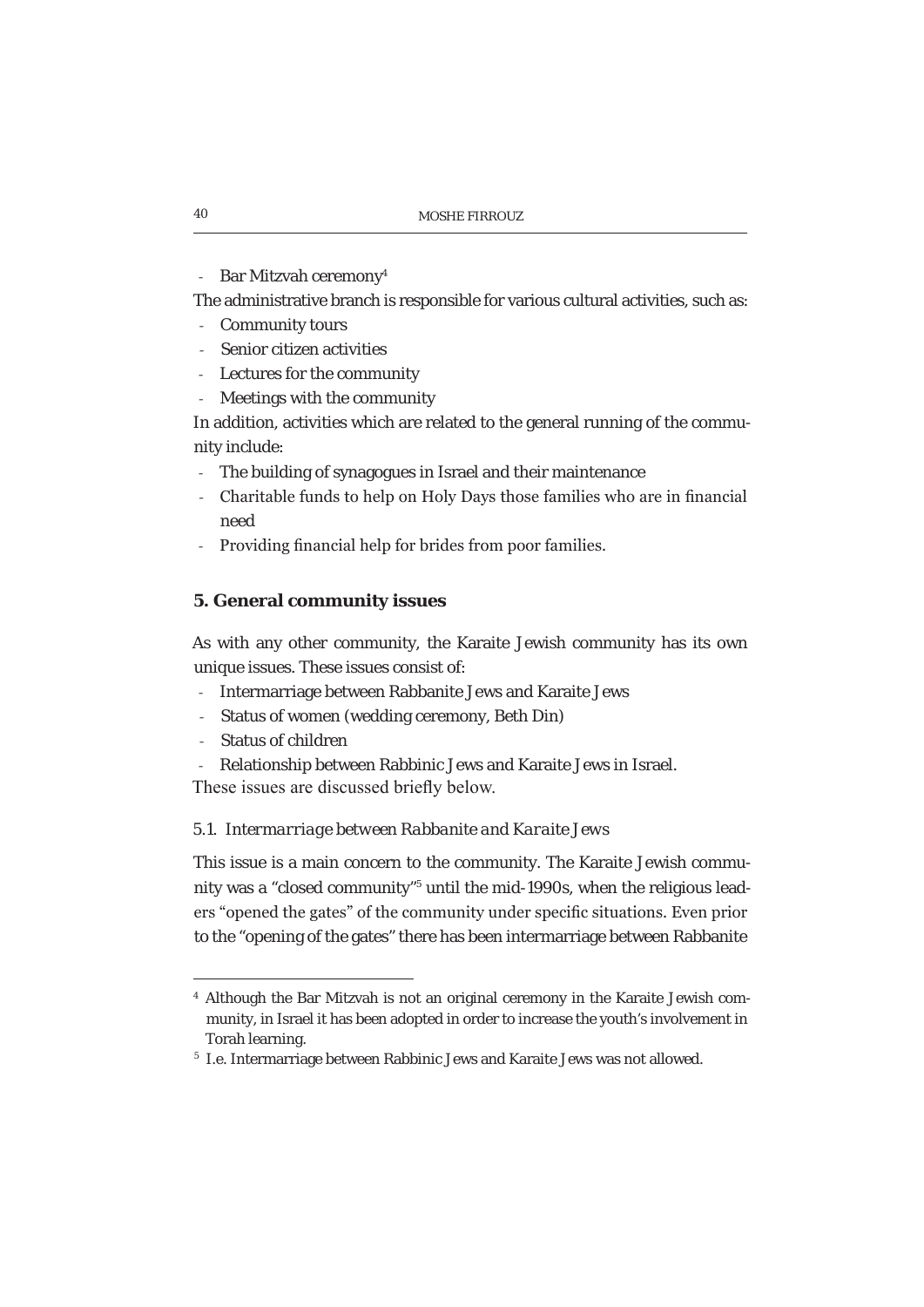Jews and Karaite Jews, and together with the secularization of Israeli society, this has become one of the main issues facing the contemporary Karaite Jewish community. Therefore, the current leadership is working on new programs with the intention of enriching the religious and social life of our people.

### *5.2. Status of women (wedding ceremony, Beth Din)*

One of the main reasons that mixed couples (Karaite and Rabbanite) mainly decide to have a Karaite marriage ceremony, is that under Karaite *Halakhah*  the bride has equal social status with the groom. This means that:

- She also signs the Ketubbah (religious marriage certificate)
- She has the right to ask for a divorce from the Beth Din (religious court) if her husband fails to fulfill his obligations to her
- The wife has full equality with her husband.

# *5.3. Status of children*

In the Karaite tradition, which is based only on the Hebrew Bible, the father (by patrilineal descent) determines the Jewish legal status of the child. This means that when the question of belonging to the Karaite community arises, the Beth Din has full legal rights according to Israeli law to include the children as Karaite Jews for all intents and purposes.

### *5.4. Relations between Rabbanite and Karaite Jews in Israel*

Generally, we can say that in the daily life of the Karaite Jews as individuals in Israel there are no specific problems. However, because Karaite Jews are spread amongst twelve active communities, we are facing huge financial problems in the maintenance of the community's infrastructure. According to Israeli law, Karaite Jews are considered as Jews, but because we have our own religious independence and we do not recognize the authority of the rabbinic institutions there are a few issues that remain unsolved which continue to cause various problems.

As long the Israeli government does not find a viable solution to the personal status of the Karaite Jews the problems will continue to grow and be more complicated.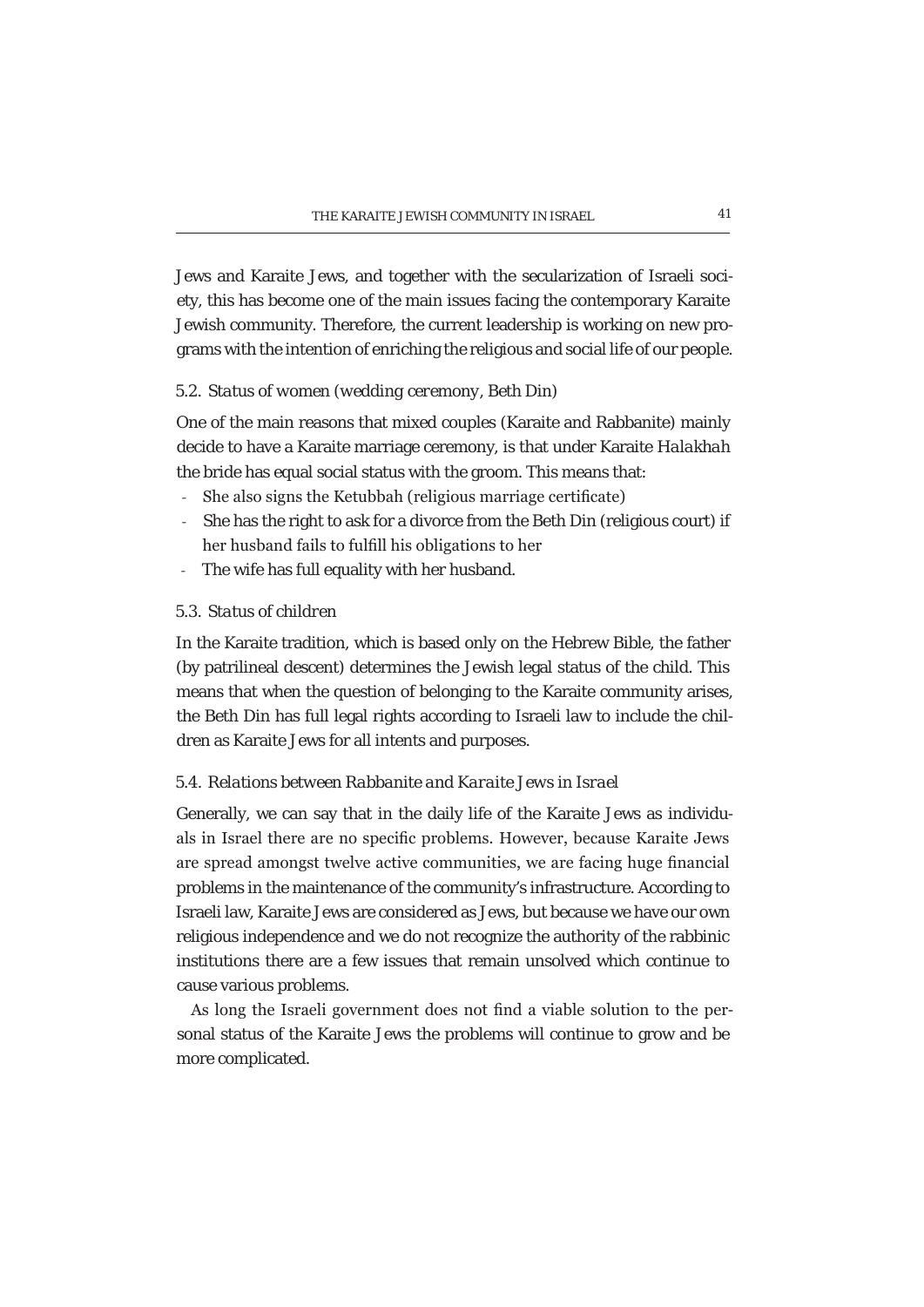### **6. Summary**

As described, the Karaite Jewish community is facing many challenges from the secularization of Israeli society to logistic and financial problems. However, we are attempting to raise within the next generation a sense of responsibility and obligation to the traditions and culture of our ancestors.

### *References*

Websites consulted:

- A Official website of the Karaite Jews in Israel: http://www.karaite.org.il (accessed 14 July 2013)
- B The first Hebrew Karaite portal in Israel: http://www.karaim.net (accessed 14 July 2013)
- $C$  Official website of the Karaite Jews in USA: http://www.karaites.org/ (accessed 14 July 2013)
- D Karaite Jewish University website: http://kjuonline.com (accessed 14 July 2013)

Printed literature:

- AKHIEZER, Golda. 2011. Byzantine Karaism in the eleventh to fifteenth centuries. In: Robert Bonfil, Oded Irshai, Guy Guy G. Stroumsa, and Rina Talgam (eds.). 2011, 723-761.
- BONFIL, Robert, Oded Irshai, Guy G. Stroumsa, and Rina Talgam (eds.). 2011. *Jews in Byzantium: Dialectics of minority and majority cultures*. Leiden - Boston: Brill.
- ANKORI, Zvi. 1957. *Karaites in Byzantium: The formative years, 970-1100*. New York: Columbia University Press.
- CICUREL, Inbal-Ester. 2005. *"Good People": identity construction as a mean for dealing with marginality – the story of a Karaite Moshav in Israel.* Thesis submitted in partial fulfillment of the requirements for the degree of Doctor of Philosophy: Ben Gurion University of the Negev, Beer-Sheva.